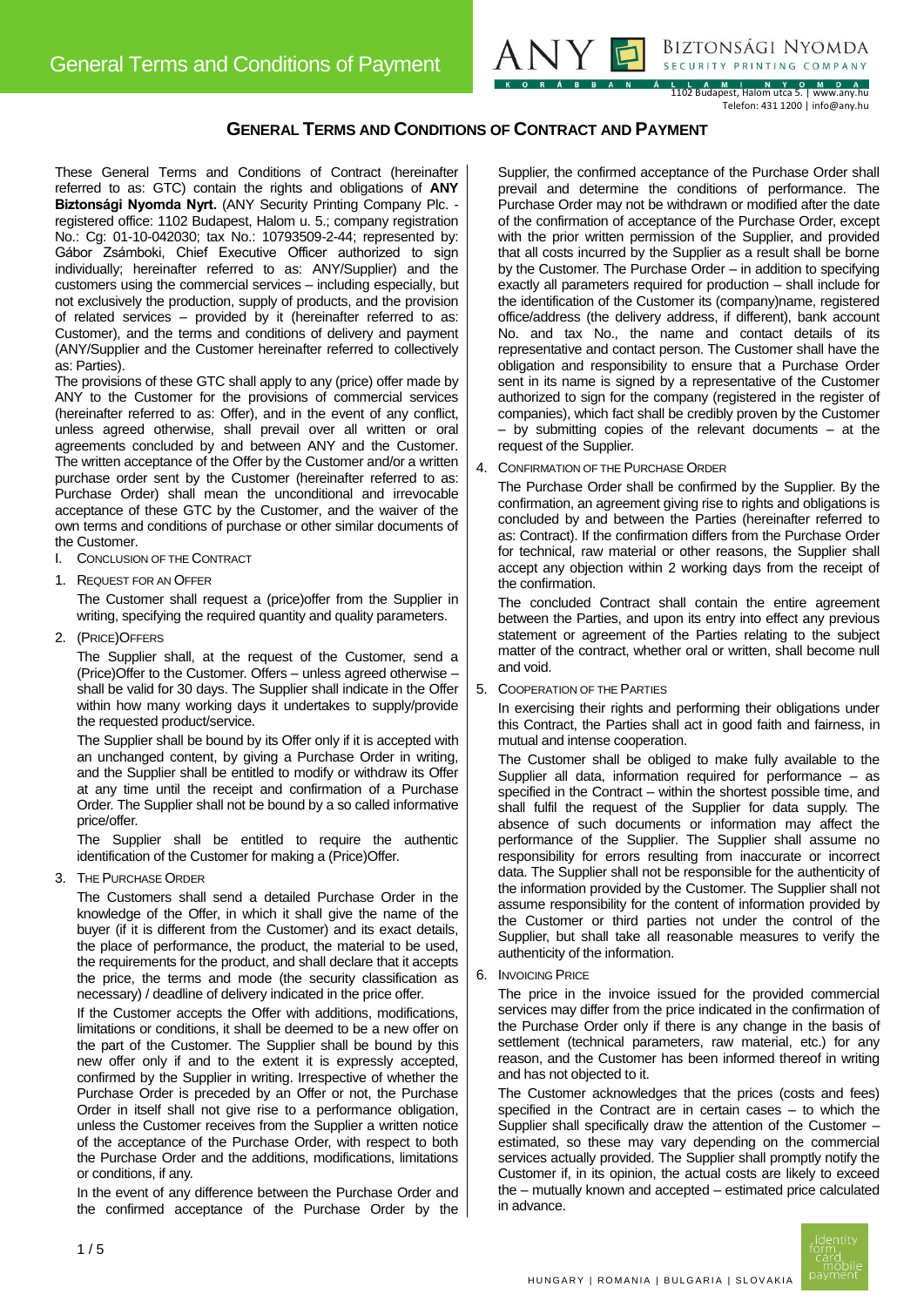If delay in the supply of information by the Customer or any other reason causes the Supplier to do extra work, or the performance of the tasks specified in the Contract cannot be started or completed in time due to other circumstances beyond the control of the Supplier, the Supplier shall inform the Customer of this, and shall be entitled to suspend the preparation of the provisions of the commercial services specified in the Contract and the performance of the Contract until the delay is resolved. If there is a delay and/or extra work is required for the above reasons, the Supplier shall be entitled to additional remuneration based on the additional time required for the performance of the Contract, which the Supplier shall be obliged to specify to the Customer in detail in writing.

II. PERFORMANCE OF THE CONTRACT

1. The Supplier undertakes to perform, to the best of its knowledge, the provision of the commercial services and the production of the ordered products on the basis of the information supplied to it by the Customer, by the deadline and under the conditions specified in the Offer and the confirmation of the Purchase Order.

2. PLACE OF PERFORMANCE

The place of performance and payment – unless agreed otherwise – shall be the registered office or site of the Supplier.

3. DEADLINE FOR PERFORMANCE

The deadline for performance shall commence on the date of receipt of the Purchase Order by the Supplier, provided that all materials required for the performance of the work and to be supplied by the Customer are available to the Supplier in a clear and unambiguous form.

The term of delivery shall be suspended for the duration when the sent out impressions, pilot-prints, machine proofs are checked.

4. PACKAGING OF THE PRODUCT

The cost of placing the products in cardboard boxes, and the simple packaging of other printed products is included in the prices offered by the Supplier (but the cost of e.g. EUR pallets is not). If the Customer requests special packaging (shrink wrap, crate, etc.), the cost thereof will be charged extra by the Supplier.

5. USE OF SUBCONTRACTORS

The Supplier shall be entitled to use subcontractors.

6. DELIVERY

Deliveries made by the Supplier – unless agreed otherwise – shall be made on the account and at the risk (responsibility) of the Customer. If the Parties agree on the secure delivery of the Product, the additional cost thereof shall be borne by the Customer.

7. DELAY IN ACCEPTANCE

The Customer shall be obliged to accept the goods delivered in accordance with the Contract, or reported ready for acceptance, without delay.

The Purchase Order shall be deemed to have been performed on the date on which acceptance should or should have happened according to the Contract. With this the risk of possible loss is passed on to the Customer.

From the 3rd day following performance according to the Contract, the Supplier shall be entitled to issue an invoice for the still not accepted product, and to charge a storage fee.

8. PRODUCT WARRANTY

The Supplier undertakes to ensure that the product produced by it complies with the Hungarian Standard in force, and the quantity and quality criteria indicated in the Purchase Order and the confirmation. In the event of the delivery of defective products, the Supplier shall be primarily obliged to perform the necessary corrections, and shall be obliged to replace the product only if this is not possible for any reason.

The Supplier shall accept any quality complaint in connection with the product within 1 week from the acceptance of the goods. If a part of the delivery is missing or defective, that shall not be a reason for rejecting the total quantity of the product. The Supplier shall be entitled to perform correction or additional delivery.

The Customer shall take into consideration the quality characteristics of the raw materials, auxiliary materials necessary for the production of the ordered product, taking into account the use of the product, and its life cycle.

In connection with an obsolete, outdated product with a revoked/expired licence, ANY, by giving the reason, may refuse the performance and compliance with the related warranty requirements.

9. TERMS OF PAYMENT

The Customer shall be obliged to pay the invoice amount on the basis of the invoice duly issued and submitted to it by the Supplier – unless agreed otherwise – by transfer in the manner specified in the Contract, to the bank account indicated in the invoice, within 8 banking days from the date of issue.

In the event of a delay in payment, the Customer shall be obliged to pay an interest for delay, which – unless agreed otherwise – shall be payable at the rate specified in the Hungarian legislation, primarily in the Hungarian Civil Code in force.

In the case of a first or a high value purchase order or an outstanding debt, the Supplier shall be entitled to request prepayment, before which the Supplier shall not be obliged to start production. In the event of an overdue invoice, the Supplier may refuse further service.

If the Customer pays more than the invoice amount, the Supplier shall be entitled to deduct the cost incurred by refunding the difference. The Supplier reserves the right to refund any transfer item of an unidentifiable amount that cannot be linked to an invoice, reduced by the cost incurred in connection with the bank transfer.

With the payment of the invoice the invoiced performance shall be deemed to be accepted even without a separate certificate of performance.

The Customer shall not be entitled to apply set-off against the invoice.

10. COMPENSATION

Any claim for compensation shall not exceed the invoice amount. The Customer shall not be entitled to claim compensation for loss of profit or other damage – e.g. consequential damage – from the Supplier.

11. FORCE MAJEURE

The Supplier shall not be liable for a delay in the performance of or failure to perform any of its obligations under the Contract in whole or in part due to a force majeure event. "Force Majeure" shall mean any event beyond the reasonable control of the Supplier, including, without limitation, the followings: Government decisions, embargo, war, acts of war, acts of terrorism anywhere in the world, riot, sabotage, fire, flood, explosion, epidemic, quarantine, difficulties of supply from generally reliable sources (including, without limitation, electricity, water, fuel and the like), strike (at the Supplier or its suppliers or subcontractors), lockouts and workplace disturbances, the delay of a supplier or subcontractor affected by any of the force majeure events specified herein.

In the case of a Force Majeure event, the Supplier shall be obliged to notify the Customer of the event, and the performance deadline of the Contract shall be automatically extended by such time as is reasonably required by the Supplier to remedy the consequences of the Force Majeure event.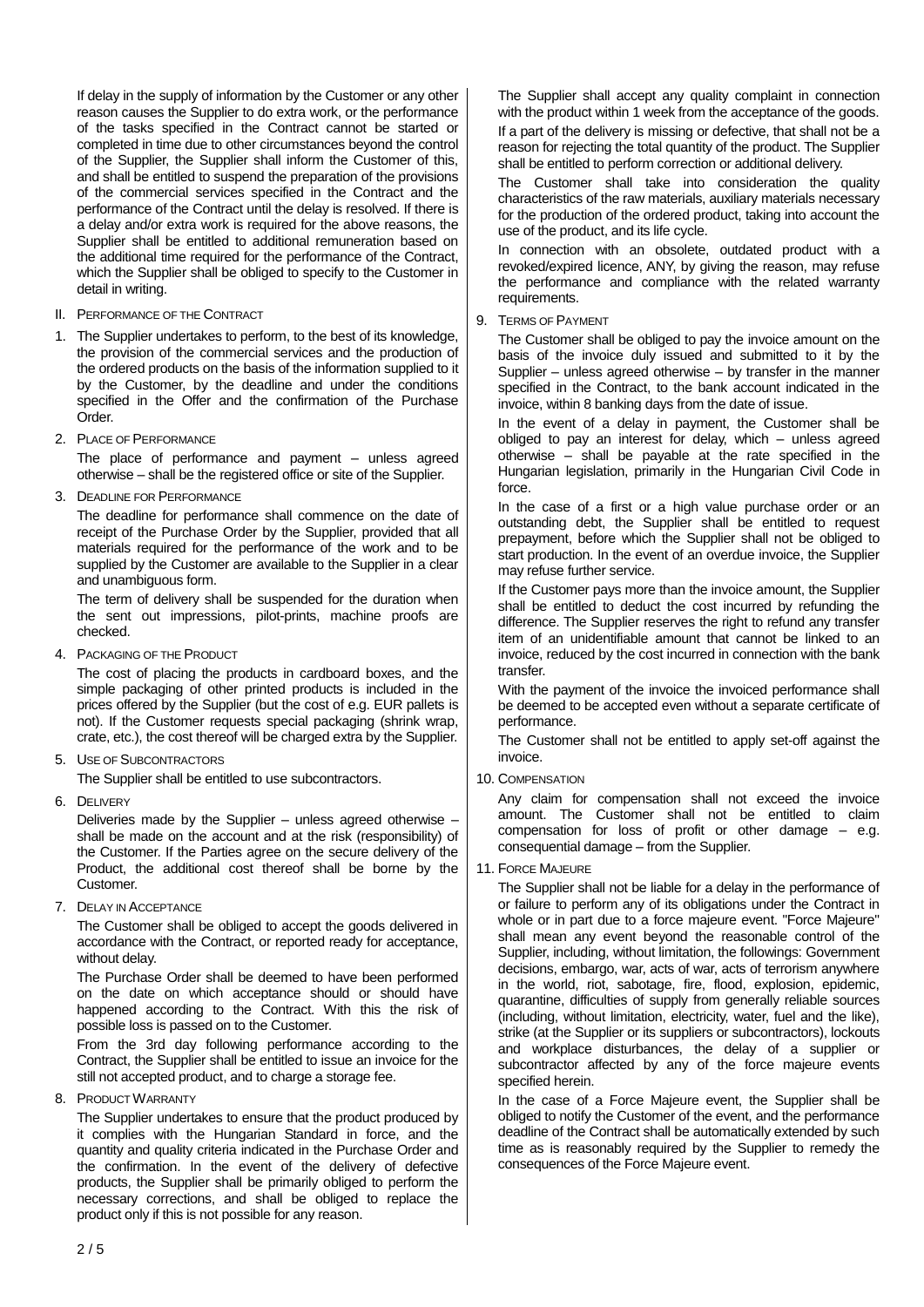## 12. HANDLING OF COMPLAINTS

The Customer shall make any complaint that may arise during the purchase by contacting us at one of the contact details included in these GTC. Complaints shall always be handled by the Supplier free of charge.

1.) Oral Complaint

The Supplier shall promptly investigate any oral complaint, and remedy it as soon as possible. If the Customer disagrees with the method of handling the complaint, or it is not possible to remedy the complaint immediately, the Supplier shall draw up minutes on the complaint, and the contents thereof shall be agreed and approved by the Customer. A copy of the minutes shall be handed over to the Customer. The Supplier shall investigate a complaint upon the receipt thereof, and shall send a reasoned response about its position on the complaint within 30 days from its submission.

The above procedure shall also apply to complaints made by telephone.

The minutes drawn up on the complaint shall include at least the following data:

- a) name of the Customer;
- b) address, registered office or, if necessary, mailing address of the Customer;
- c) place, date and method of making the complaint;
- d) detailed description of the complaint of the Customer;
- e) article number or other product identifier of the product purchased by the Customer;
- f) signature of the person drawing up the minutes and of the Customer (the latter is a formal element in the case of oral complaints made in person).
- 2.) Written Complaint

In the case of a written complaint, the Supplier shall investigate the complaint upon the receipt thereof, and shall send a written response to the Customer about the outcome of the investigation within 30 days from its submission. Upon request, the Supplier shall notify the Customer of the outcome of the investigation electronically.

The complaint shall be investigated, rejected or remedied by the Supplier in accordance with the applicable laws in force.

In its response letter, the Supplier shall indicate the outcome of the comprehensive investigation of the complaint, the measures taken to remedy the complaint, and in the event of rejection, the reasons for the rejection. The Supplier shall provide clear and understandable reasons, using simple language, avoiding the unnecessary use of legal terms. In its response letter, the Supplier shall endeavour to provide a substantive response to all objections of the Customer.

3.) Data Management and Register of Complaints

During the handling of a complaint, the Supplier may request the following data from the Customer:

- a) name of the Customer;
- b) address, registered office, mailing address of the Customer:
- c) telephone number of the Customer;
- d) method of notification;
- e) article number or other identification number of the product or service affected by the complaint;
- f) description of, reason for the complaint;
- g) request of the Customer in connection with the complaint;
- h) a copy of the documents in the possession of the Customer and required for supporting the complaint;
- i) other data necessary for investigating and responding to the complaint.

During the handling of the complaint, the data supplied by the Customer shall be managed by the Supplier in accordance with the provisions of Act No. CXII of 2011 on the Right of Informational Self-Determination and on Freedom of Information.

Written complaints, including minutes drawn up on complaints made in person, and the responses thereto shall be archived by the Supplier for five years. After the retention period, the media (documents) shall be discarded by the Supplier.

The Supplier shall use the personal data recorded in the register of complaints solely for the purposes of registering complaints and settling complaints.

4.) Remedies

If the complaint of the Customer is rejected in whole or in part by the Supplier, or the deadline set above for the investigation of the complaint has passed without a response, the Customer shall be entitled to turn to the consumer protection body, conciliation body or court having jurisdiction over the Supplier's address or registered office.

III. MISCELLANEOUS PROVISIONS

## 1. RETENTION OF TITLE

The produced product shall remain the property of the Supplier until the agreed price is paid in full, and shall not be pledged, assigned as collateral, or disposed of. Individual contracts with Customers acting as distributors/agents may contain provisions different from the above.

If the Customer purchases the product of the Supplier for commercial purposes, it shall be obliged to ensure for the period of the retention of title that the product is stored in such a way that its quality is not damaged. During the period of the retention of title, the Customer shall be fully liable for any loss or destruction of the product, or any damage to its condition.

Electronic documents, originals for copying, printing plates and other auxiliary materials prepared by the Supplier and required during the production process shall remain the property of the Supplier. This shall also apply to production equipment necessary for the performance of the task, manufactured by another contractor on behalf of the Supplier.

## 2. SUPPLIED MATERIALS

Materials supplied by the Customer shall be accepted by the Supplier without verification of the quantity and quality criteria indicated in the delivery documents, without warranty. The Supplier will only be able to inspect such materials during the production process, and will assume liability only for damage resulting from its own fault.

The Supplier shall be entitled to pass on to the Customer the costs related to the inspection and storage of materials accepted under liability as a depositary.

The packaging material, and the usual waste resulting from the trimming, punching and reprinting of paper – unless agreed otherwise - shall automatically become the property of the Supplier during processing.

The Supplier shall assume liability for manuscripts, drafts, Supplier originals and other materials for 4 weeks after the performance of the Purchase Order, up to the value of the material.

3. WAREHOUSING

If, by agreement, the Supplier temporarily warehouses the product – at the cost and risk of the Customer –, it shall not be liable for any damage to the goods that may occur during the warehousing despite reasonable care. The Supplier shall not be obliged to take out a risk insurance for the warehoused goods.

If the Customer requests the performance of the ordered stock on a call-off basis, the requirements for the subsequent handling of the stock shall be specified in an agreement. ANY shall review the stocks in every 90 days, and any slow/non-selling stock shall be destroyed upon notifying the Customer.

4. RECURRING WORKS

If a Purchase Order is given for the provision regularly recurring commercial services, and the Parties have not agreed on either a final deadline or a notice period, such a Purchase Order may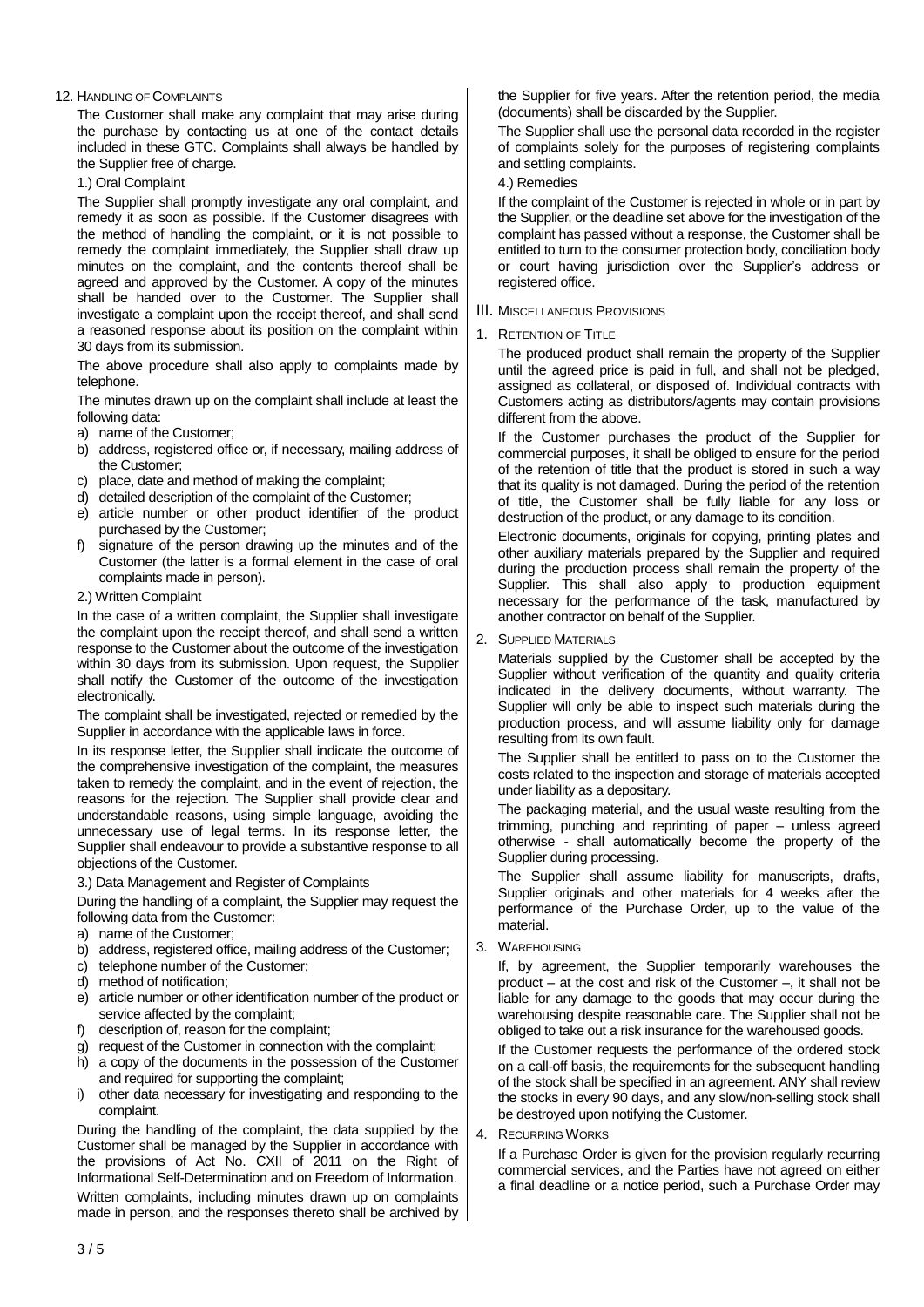be terminated only in writing, as of the last day of a calendar quarter, by giving a 3 months notice.

5. COPYRIGHT AND REPRODUCTION RIGHTS

If the Supplier owns copyright or protected right of use for the product produced by the Supplier, or for any part thereof, the Customer, by accepting the delivery, obtains only a nonexclusive right to market the delivered product.

The Supplier shall have the exclusive right to use the reproduction tools (electronic document, originals for copying, printing plates, cutting forms, etc.) and printing products (impressions, pilot-prints, etc.) produced by it for the production of the product to be reproduced. Thus, it shall not be obliged to release such reproduction tools if this would allow the Customer or another person to produce the product.

The Customer declares that it has all the rights necessary for ordering with respect to the subject matter of the given purchase order, thereby relieving the Supplier of any claim made by a third party for the infringement of copyright, privacy rights and other legal protection.

6. PROHIBITION OF RE-EXPORT

If the Products are subject to an export restriction, by accepting these GTC the Customer undertakes not to resell, lend and export to any third party under any circumstances, whether with or without payment, temporarily or for the long term the Products (including stocks or spare parts exported within the scope of after sales support), or the specification of the Products, the instructions for use, and information on the Products in any form without the prior written permission of the Supplier and/or the competent authority.

7. CONFIDENTIALITY

The Parties shall be obliged to treat the presented and supplied documents, and information of which they become aware, as business secrets.

The Parties declare that any business or professional information, or information related to the activity of each other, of which they become aware during their cooperation under the Contract concluded by and between them, shall qualify as business secret, and shall be treated confidentially. Both parties shall be obliged to comply with the rules of confidentiality. The obligation of confidentiality shall also apply accordingly to the employees of the Parties, and the Parties shall be responsible for ensuring that their employees and fulfilment partners (subcontractors) are properly bound by the obligation of confidentiality. This obligation shall survive the Contract, and shall remain in force indefinitely after the termination thereof.

The Supplier declares that it shall be obliged to keep confidential for an unlimited period of time all data qualified as business secret, bank secret and securities secret, of which it becomes aware in the course of the performance of the Contract, and shall be liable for the breach of this obligation. The Supplier declares that it is familiar with the provisions on bank secrets of Act No. CCXXXVII of 2013 on Credit Institutions and Financial Enterprises, the provisions on securities secrets of Act No. CXX of 2001 on the Capital Market, and the provisions on the rules of data management of Act No. CXII of 2011 on the Right to Informational Self-Determination and on the Freedom of Information, and undertakes the obligation to act in compliance with the above laws when managing the data.

In addition, it shall not disclose to unauthorized persons any data the disclosure of which would have detrimental consequences for the Customer.

The Supplier declares that it will use the data and information supplied by the Customer solely for performing its tasks specified in the Contract, it will not use them for any other purpose, it will treat them strictly confidentially, and it will not disclose them.

If the Supplier provides commercial services to multiple Customers simultaneously, it shall be obliged to manage

separately the facts, data and information of which it becomes aware in connection with each activity.

The Customer expressly acknowledges, consents to, and authorizes the Supplier to record, manage, store, process and transmit, in compliance with the provisions of law applicable to bank secrets and data protection, and if such data also qualifies as personal data, for the purpose and duration of data management, confidential information, information, documents, instruments containing business secrets, and, where applicable data qualified as personal data, as well as all data from which a conclusion can be drawn by the Supplier about the person of the Customer or its clients, their contact persons, employees, other representatives, or which can be associated with them in any other manner.

The purpose of data management and data transfer is the provision of commercial services, customer registration, customer relationship management, enforcement of claims, marketing, organization of work. By accepting these GTC, the Customer gives its explicit and unambiguous consent to the Supplier to manage, process the data, to transmit them to its agent, subcontractor, fulfilment partner

(collectively: "Data Processor" or "Data Processors").The Customer acknowledges and approves that the Supplier shall be entitled to transmit the data to Data Processors for the purpose of data processing in compliance with the applicable provisions of law. The consent given by signing this declaration qualifies as consent based on adequate information.

8. SECURITY REQUIREMENTS

ANY/the Supplier performs its activities in compliance with numerous Hungarian and international laws, security requirements, the related certificates can be found on the website at www.any.hu/tarsasag/minositesek. Accordingly, during the performance, it will act in accordance with them on security, information security and data protection issues. As a security printing company engaged in the production and personalization of security products, because of integrated compliance with the above requirements, it shall determine – together with the Customer – for each purchase order the security requirements associated with the product and/or service. ANY shall only perform purchase orders where the customer is – verifiably – entitled to order the product ordered by it, and is authorized to make a statement regarding the performance of the purchase order. Prior to the performance of purchase orders, ANY shall classify the product into the appropriate security category in accordance with its internal security regulations, and shall apply the requirements associated with it, even if it is not expressly requested by the Customer. In connection with this, the Customer may be screened, which shall be facilitated by the Customer in order to obtain the certificates required for the performance of the purchase order. In the case security documents, products and purchase orders related to data processing, the Parties shall reach an agreement in writing in all cases, in which the Customer may specify its security requirements to ANY.

The security requirements and conditions shall be accepted by the Parties mutually. By not specifying any security requirements, the Customer accepts the security requirements of ANY for the given product group.

In the course of performance, ANY shall act in accordance with the approvals of the Customer, therefore the acceptance of the products and services by the Customer shall always be performed in a documented manner. ANY shall perform the security requirements for the handling of accepted product samples in accordance with its internal regulations, by making them unsuitable for deception, which means the physical or textual invalidation of the products.

Prior to the delivery/handover of the produced security products, ANY shall request an end-user statement from the Customer, which shall also be a condition of the delivery.